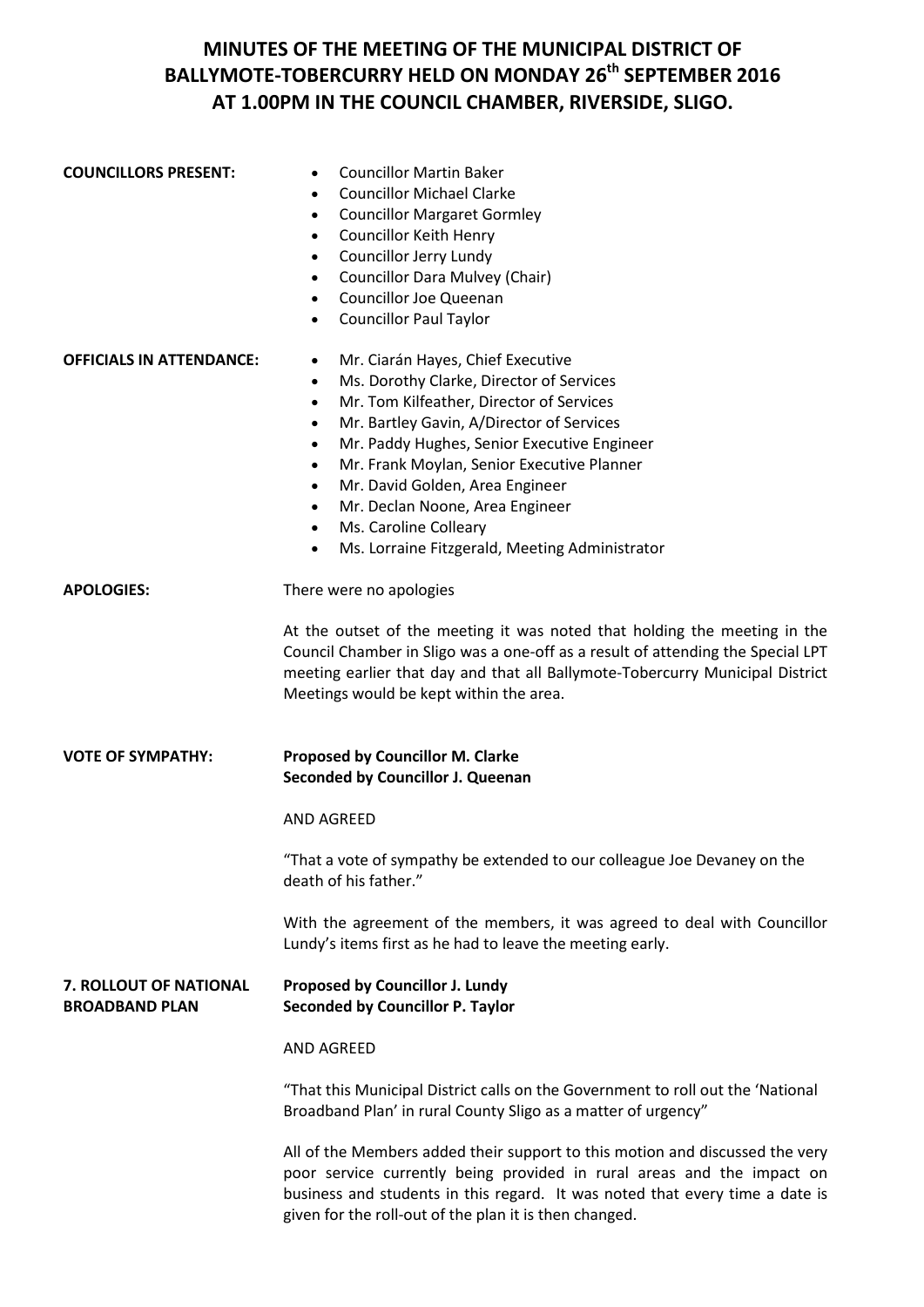Ms. Clarke said that we would follow up in terms of trying to ascertain a date for the roll-out.

|    | <b>8. SPEED RAMPS/CUSHIONS</b><br>IN ROCKLANDS ESTATE,<br><b>TUBBERCURRY</b>                                                                | Proposed by Councillor J. Lundy<br><b>Seconded by Councillor M. Gormley</b>                                                                                                                                                                                                                                                                                                                                                                    |
|----|---------------------------------------------------------------------------------------------------------------------------------------------|------------------------------------------------------------------------------------------------------------------------------------------------------------------------------------------------------------------------------------------------------------------------------------------------------------------------------------------------------------------------------------------------------------------------------------------------|
|    |                                                                                                                                             | AND AGREED                                                                                                                                                                                                                                                                                                                                                                                                                                     |
|    |                                                                                                                                             | "To provide speed ramps/cushions in Rocklands Estate (Ballymote Road,<br>Tubbercurry), in the interest of safety for children playing and residents alike".                                                                                                                                                                                                                                                                                    |
|    |                                                                                                                                             | Mr P Hughes, Senior Executive Engineer, reported that there are speed ramps<br>already in this Estate. A review of the speed limit bye-laws for the county has<br>commenced and it is proposed to provide a speed limit of 30km/h in the<br>estate for consideration.                                                                                                                                                                          |
|    |                                                                                                                                             | Councillor Gormley stated that parents are worried about their young children<br>and the speed that traffic is entering and exiting the estate. She queried<br>whether there is a timescale for this yet and was informed that it will be early<br>2017.                                                                                                                                                                                       |
|    | Councillor Lundy thanked Mr. Hughes for his report adding that it is not the<br>residents, rather visitors to the estate that are speeding. |                                                                                                                                                                                                                                                                                                                                                                                                                                                |
|    | 9. UPDATE ON:                                                                                                                               | Proposed by Councillor M. J. Lundy<br><b>Seconded by Councillor M. Gormley</b>                                                                                                                                                                                                                                                                                                                                                                 |
|    | a. TUBBERCURRY<br><b>SEWERAGE SCHEME</b>                                                                                                    | <b>AND AGREED</b>                                                                                                                                                                                                                                                                                                                                                                                                                              |
| b. | <b>LOUGHT TALT WATER</b><br><b>SCHEME</b>                                                                                                   | "I will ask for an up-date on:-<br>a. Tubbercurry Sewage Scheme<br>b. Lough Talt Water Scheme."                                                                                                                                                                                                                                                                                                                                                |
|    |                                                                                                                                             | Mr T. Kilfeather, Director of Services gave his report as follows:                                                                                                                                                                                                                                                                                                                                                                             |
|    |                                                                                                                                             | <b>Tubbercurry Sewerage Scheme</b><br>The tender process for the Tubbercurry Grange Strandhill Ballinafad Design<br>Build contract was completed on $13th$ July. A detailed review of the tenders is<br>currently underway following which the Most Economically Advantageous<br>Tender will be determined and will be put to Irish Water for approval. It is<br>anticipated that Irish Water will be in a position to sign a contract for the |

#### **Lough Talt WTP.**

delivery of the project in February 2017.

Irish Water submitted an application to Sligo County Council for Planning Permission for the Interim Plant on the 03/07/2015. The Plant was refused Planning Permission on the 1st February 2016. Irish Water issued an appeal to An Bord Pleanála on the 25th February 2016. On the 3<sup>rd</sup> August 2016 An Bord Pleanála wrote to Irish Water requesting for a revised NIS to be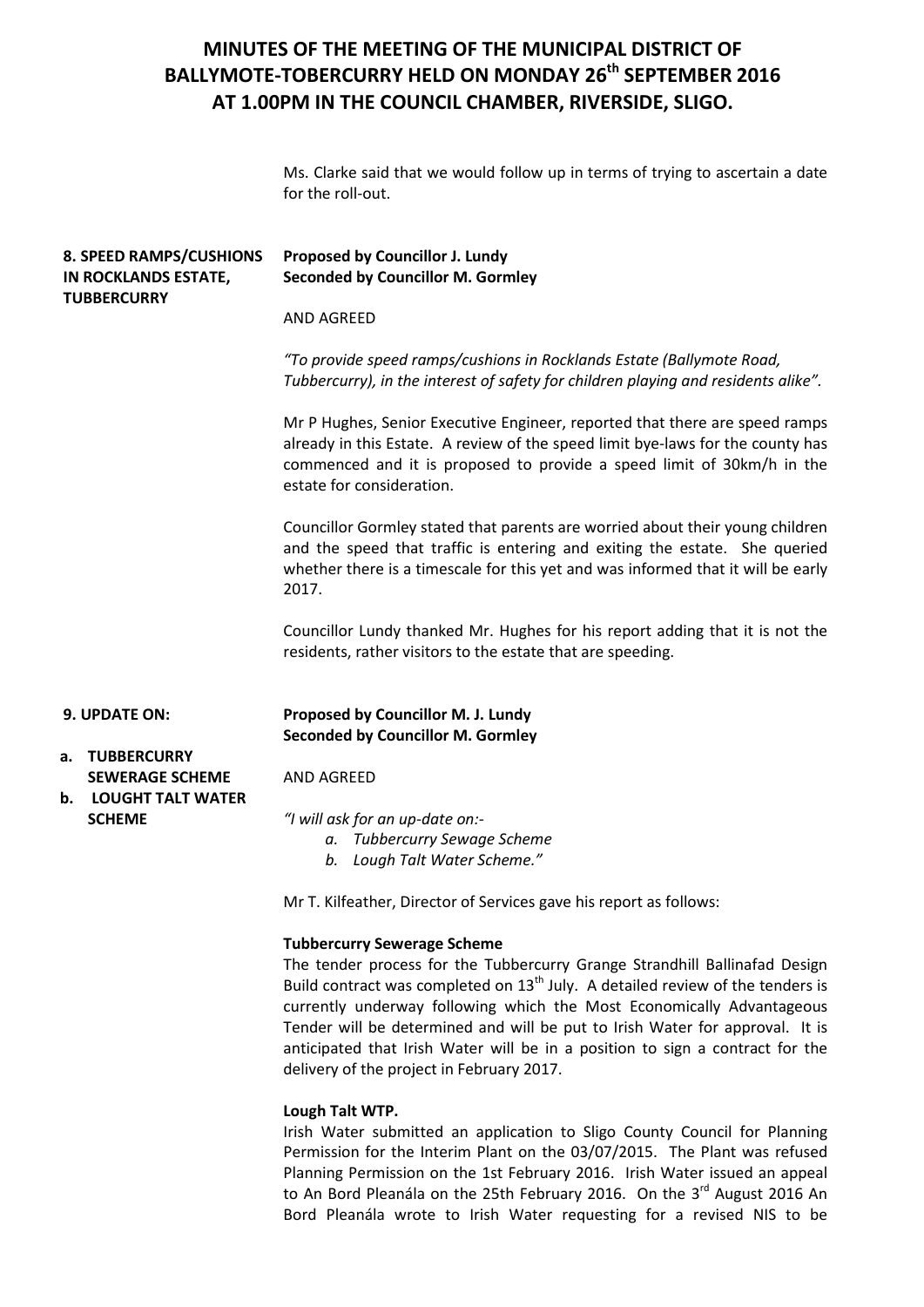submitted, incorporating a thorough examination of the impacts of continued water abstraction on the SAC's affected. This RFI must be submitted by the  $3<sup>rd</sup>$  November 2016. There are no defined periods within which An Bord Pleanála must make a decision following the submission of the RFI, however it is assumed that they will deal with it within an 18 week period which will be the  $9<sup>th</sup>$  March 2017. Assuming that this appeal is successful Sligo County Council Capital Project Office is advancing the preparation of Contract Documents with our Consultants. On this basis the Contract will commence on site in Q4/2017.

Councillor Lundy thanked Mr. Kilfeather for his report and stressed how important both are as they are currently operating over capacity at the moment.

### **14. APPOINTMENT OF LITTER WARDEN FOR SOUTH SLIGO DISTRICT Proposed by Councillor M. J. Lundy Seconded by Councillor M. Gormley** AND AGREED *"I ask that a litter warden be appointed by Sligo County Council without delay to serve in the South Sligo Municipal District of Ballymote / Tubbercurry / West Sligo."* Mr Tom Kilfeather reported that we have had a period in recent weeks when there we only had 1 Litter Warden available for the whole county but that has been resolved now and someone appointed in an acting role in last number of days to the vacant Litter Warden position. Therefore a number of incidents of illegal dumping that have arisen in last few weeks are been followed up now by our 2 Litter Wardens. We have gaps in staffing in all areas of the Council and there is no scope for additional Litter Warden resources to be dedicated to the Municipal District. The members welcomed the news of the appointment of a second Litter Warden and Councillor Lundy asked that the number for the Litter Wardens be circulated. **15. QUERY REGARDING FUNDING RISK AS MOTOR TAX RECEIPTS DECLINE Proposed by Councillor M. J. Lundy Seconded by Councillor K. Henry** AND AGREED *"To ask the CEO of Sligo County Council if there is a funding risk for this local Authority as Motor Tax receipts decline in 2016, despite the rise in new car sales"* The Chief Executive informed the meeting that Sligo County Council do not

receive direct funding for Motor Taxation services but receive funding as part of the Local Government Fund Allocation. The allocation for 2017 has been granted and remains the same as that received in 2016. The Council have not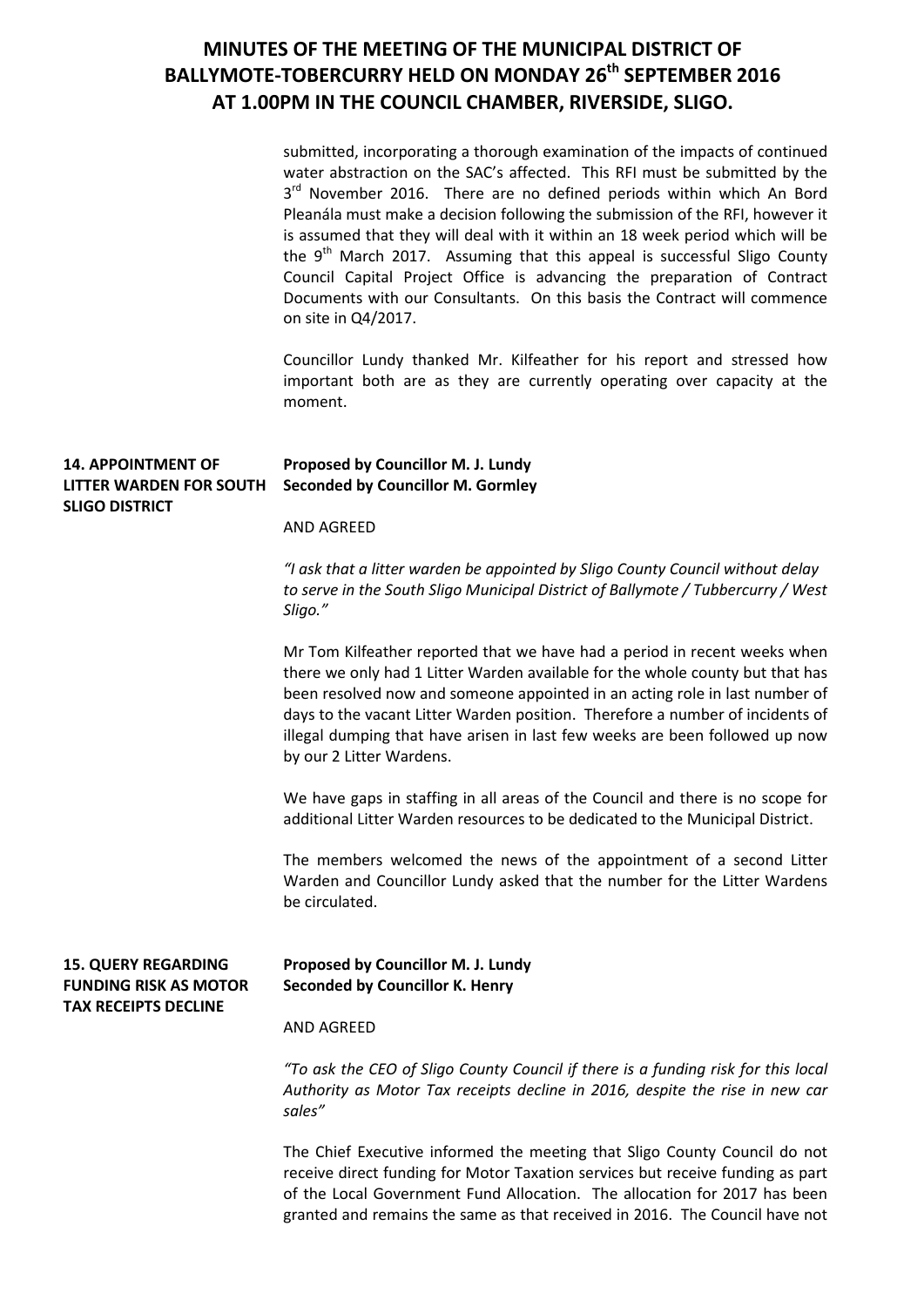been advised of any changes to funding for future periods.

Councillor Lundy thanked the Chief Executive for his reply.

| 1. MINUTES OF MEETING OF<br><b>MUNICIPAL DISTRICT OF</b><br><b>BALLYMOTE-TOBERCURRY</b> | Proposed by Councillor K. Henry<br>Seconded by Councillor J. Queenan                                                                                                                                                                                                                                                  |
|-----------------------------------------------------------------------------------------|-----------------------------------------------------------------------------------------------------------------------------------------------------------------------------------------------------------------------------------------------------------------------------------------------------------------------|
| HELD ON 20 <sup>TH</sup> JUNE, 2016.                                                    | <b>AND AGREED</b>                                                                                                                                                                                                                                                                                                     |
|                                                                                         | "To confirm the minutes of the Municipal District of Ballymote-Tobercurry<br>dated $20^{th}$ June, 2016"                                                                                                                                                                                                              |
| 2. MATTERS ARISING                                                                      | In relation to Item No. 5 on the Agenda, the design of the Chain of Office,<br>Councillor Clarke proposed adopting the design proposed and Councillor<br>Gormley seconded this.                                                                                                                                       |
|                                                                                         | Councillor Gormley raised the issue of getting a costing for a signal control<br>crossing opposite Doohan's shop and on Teeling Street in Tubbercurry, a start<br>date for the pedestrian crossing in Ballymote and a start date re works at<br>Toomore bridge.                                                       |
|                                                                                         | Mr. David Golden advised that the estimated cost of the control crossings<br>would be in the region of €23,400.                                                                                                                                                                                                       |
|                                                                                         | Mr. Declan Noone responded that the start date for works on the zebra<br>crossing in Ballymote should be by the 1 <sup>st</sup> week of November.                                                                                                                                                                     |
|                                                                                         | Mr. David Golden advised that In relation to the upgrade of the bridge at<br>Toomore, it will be considered as part of the 2017 works.                                                                                                                                                                                |
| 3. MINUTES OF MEETING OF<br><b>MUNICIPAL DISTRICT OF</b><br><b>BALLYMOTE-TOBERCURRY</b> | Proposed by Councillor J. Queenan<br><b>Seconded by Councillor P. Taylor</b>                                                                                                                                                                                                                                          |
| AGM HELD ON 20 <sup>th</sup> JUNE,<br>2016.                                             | AND AGREED                                                                                                                                                                                                                                                                                                            |
|                                                                                         | "To confirm the minutes of the Municipal District of Ballymote-Tobercurry<br>AGM dated 20 <sup>th</sup> June, 2016                                                                                                                                                                                                    |
| <b>4. LEASE OF LAND TO</b><br><b>HUNRGY HORSE OUTSIDE</b>                               | Mr. Bartley Gavin, A/Director of Services delivered his report on the lease of<br>land to Hungry Horse Outside for a Traveller Men's Horse Project in<br>Tubbercurry.                                                                                                                                                 |
|                                                                                         | Mr. Gavin explained that in order to progress the project, there is a need to<br>enter into a lease with the Hungry Horse group and in answer to questions<br>from Members, Mr. Gavin explained that the period of the lease is for 5 years<br>and that it would then be reviewed. The Chief Executive asked if those |

present were happy for this to go before the full Council and all agreed.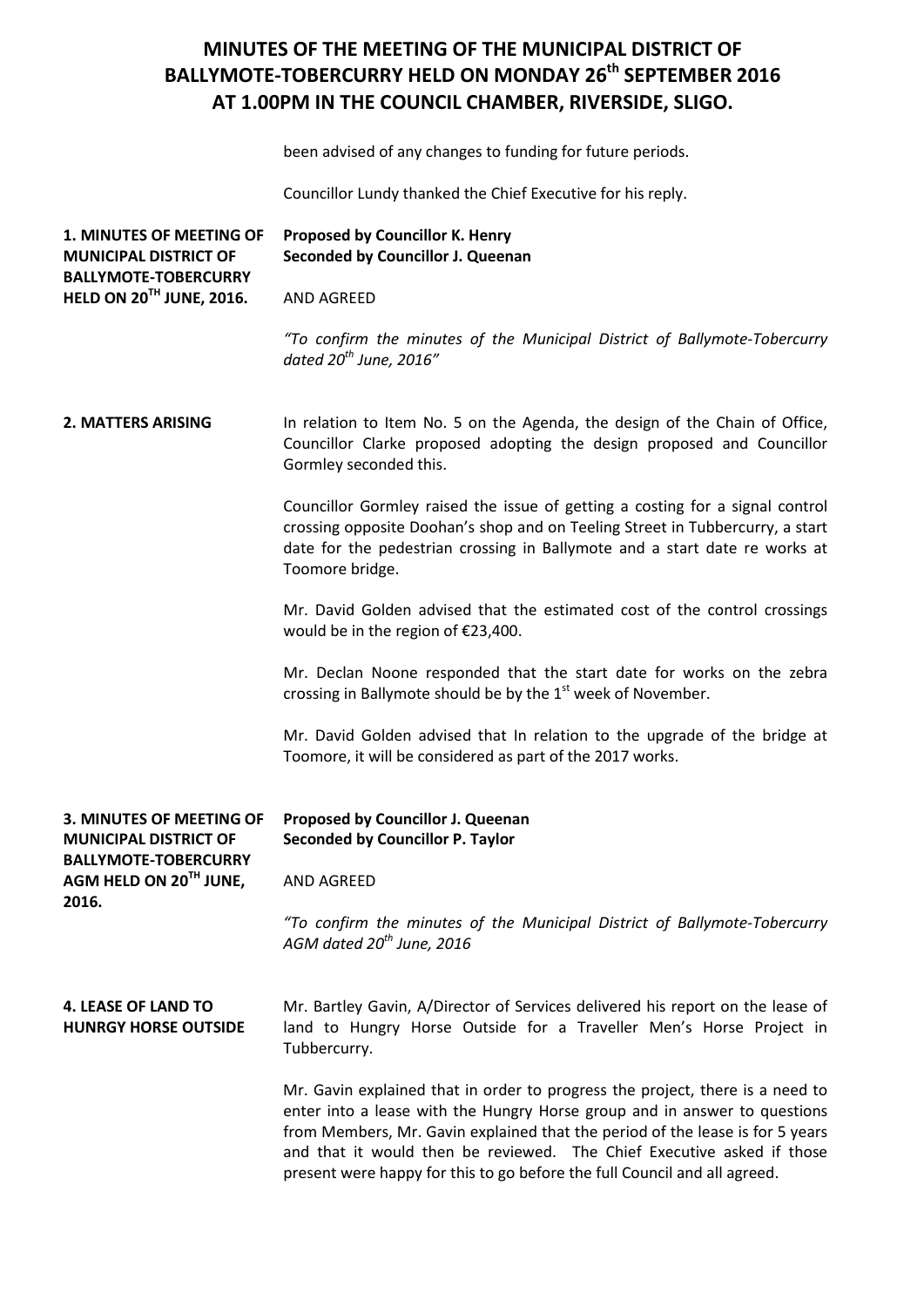**5. DRAFT MULTI-ANNUAL RESTORATION IMPROVEMENT PROGRAMME FOR 2017 & 2018** Mr. Paddy Hughes went through each item on the draft Multi-Annual Restoration Improvement Programme for 2017 and 2018. There was a discussion in relation to the detail of amounts and the possibility of acquiring more funding and Mr. Tom Kilfeather explained that it is unlikely that more funding will be made available under this as Sligo did quite well

compared to other Counties but we are always hopeful. Councillor Baker mentioned the road towards Heapstown which is not on the list, being in a very bad state due to use by forestry vehicles and it was suggested that this could be considered under discretionary funding.

**6. UPDATE ON THE TOWN& VILLAGE RENEWAL SCHEME** Ms. Dorothy Clarke, Director of Services, delivered a detailed update on the Town and village Renewal Scheme outlining the allocation of €380,000 made available to Sligo County Council and the various criteria and requirements involved including.

> Councillors welcomed this news and hoped that funding would also be available next year as there are many worthy projects in various villages throughout the County. It was noted that any financial assistance given to communities is such a great benefit in enhancing works. Councillor Clarke specifically mentioned works creating a footpath opposite the Ocean Sands Hotel in Enniscrone.

> Ms. Clarke stated that she could not yet confirm whether there will be another traunch of funding next year, but would be hopeful and would look at various other projects for then.

| <b>10. SAFETY</b>         | <b>Proposed by Councillor K. Henry</b>  |
|---------------------------|-----------------------------------------|
| <b>BARRIER/SIGNAGE AT</b> | <b>Seconded by Councillor M. Gomley</b> |
| <b>CLOONLURG ON L1502</b> |                                         |

AND AGREED

*"That Sligo County Council erect a safety barrier and/or safety signage at Cloonlurg on the L1502".*

There is no funding to carry out these type of works in the current year. However this can be included for consideration under the 2017 Low Cost Accident Remedial Applications. Mr. Hughes will request the Area Engineer have a look to see if signage would be possible.

#### **11.REPAIRS TO PULNADIVVA PIER**

**Proposed by Councillor M. Clarke Seconded by Councillor D. Mulvey**

AND AGREED

*"To call on Sligo County Council to carry out repairs to Pulladivva Pier"*

Mr. Paddy Hughes informed the meeting that Sligo County Council have minor outstanding repair works to the pier head at Pullnadivva. The access road to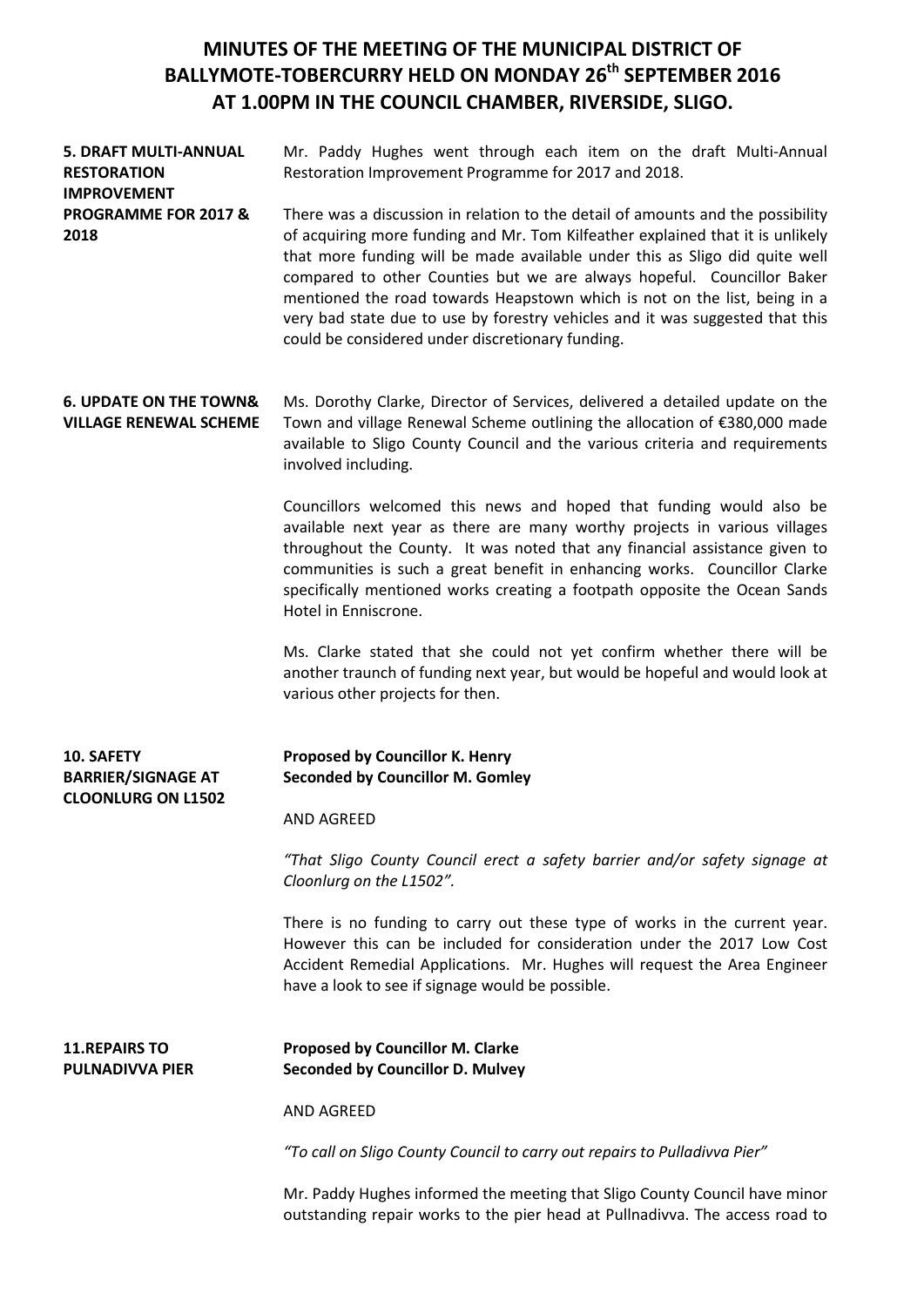the pier has been resurfaced recently. No further works are currently planned. In further discussion Mr. Hughes said he would ask Mr. Gary Salter to reexamine the matter.

| <b>12. INSPECTION AND</b><br><b>REPORT ON REPAIRS OF</b><br><b>BRIDGE AT BELVILLE,</b><br><b>DROMORE WEST.</b> | Proposed by Councillor M. Clarke<br><b>Seconded by Councillor D. Mulvey</b>                                                                                                                                                                                                                                                                                                                                                                                                    |
|----------------------------------------------------------------------------------------------------------------|--------------------------------------------------------------------------------------------------------------------------------------------------------------------------------------------------------------------------------------------------------------------------------------------------------------------------------------------------------------------------------------------------------------------------------------------------------------------------------|
|                                                                                                                | <b>AND AGREED</b>                                                                                                                                                                                                                                                                                                                                                                                                                                                              |
|                                                                                                                | "To call on Sligo County Council to carry out inspection on a bridge at Belville,<br>Dromore West, that was built in 1970 by this Council to provide access to a<br>Council spring well and access for a number of farmers to their farms and<br>home owners. This bridge and road way was upgraded in 2006 but now due to<br>the heavy floods, the foundations have been undermined. Also, that a report<br>to include the cost of the repairs needed would be prepared".     |
|                                                                                                                | Mr P Hughes, Senior Executive Engineer, reported as follows:                                                                                                                                                                                                                                                                                                                                                                                                                   |
|                                                                                                                | It is understood that this bridge was built under an LIS or equivalent scheme<br>at the time and that the road has not been taken in charge. Maintenance of<br>the bridge is therefore not part of the Council's responsibility.                                                                                                                                                                                                                                               |
|                                                                                                                | Staffing cut backs have caused serious delays in implementing this year's<br>infrastructural programme and staff are not available to carry out assessment<br>work.                                                                                                                                                                                                                                                                                                            |
|                                                                                                                | Councillor Clarke stated that he understood the situation the staff are in, but<br>added that if we could have another year or works like in 2016, the majority<br>of problems would be sorted out.                                                                                                                                                                                                                                                                            |
| <b>13. PEDESTRIAN CROSSINGS</b><br>AT BALLISODARE AND<br><b>DROMORE WEST</b>                                   | Proposed by Councillor M. Clarke<br><b>Seconded by Councillor P. Taylor</b>                                                                                                                                                                                                                                                                                                                                                                                                    |
|                                                                                                                | AND AGREED                                                                                                                                                                                                                                                                                                                                                                                                                                                                     |
|                                                                                                                | "To call on Sligo County Council to confirm that an application will be made<br>this year to the Department for pedestrian crossings at Main Street,<br><b>Ballisodare and Dromore West."</b>                                                                                                                                                                                                                                                                                  |
|                                                                                                                | Mr P Hughes, Senior Executive Engineer informed the meeting that there is no<br>mechanism for applying for Pedestrian Crossings on the National Roads. The<br>TII issue a list of High Collision Locations under HD15 each February/March.<br>These are then advanced to preparation of a scheme. The only other means<br>of advancing a project such as this is if it is identified as a specific hazard by<br>the TII under HD17. This is not the case for either situation. |
|                                                                                                                | There was a discussion in relation to the requirement of the TII to have<br>statistics of recorded fatalities in order to progress such works.                                                                                                                                                                                                                                                                                                                                 |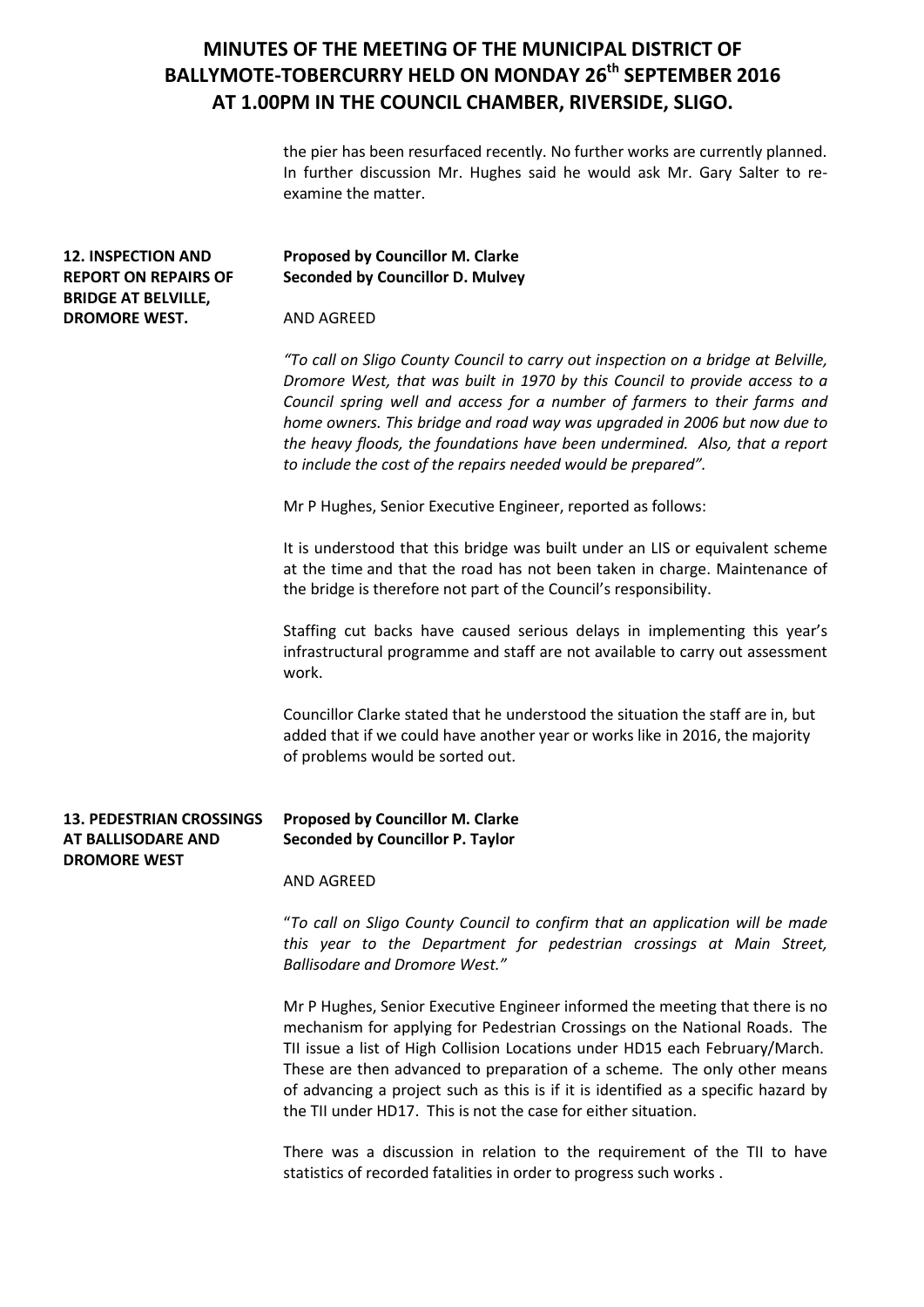| <b>16. IMPROVEMENT WORKS</b><br><b>ON FOOTPATHS IN</b><br><b>BUNNINADDEN VILLAGE</b> | <b>Proposed by Councillor M. Gormley</b><br><b>Seconded by Councillor K. Henry</b>                                                                                                                                                                                                                                                                                                                                                                                                                               |
|--------------------------------------------------------------------------------------|------------------------------------------------------------------------------------------------------------------------------------------------------------------------------------------------------------------------------------------------------------------------------------------------------------------------------------------------------------------------------------------------------------------------------------------------------------------------------------------------------------------|
|                                                                                      | <b>AND AGREED</b>                                                                                                                                                                                                                                                                                                                                                                                                                                                                                                |
|                                                                                      | "That the Council provide funding in the 2017 roads programme to carry out<br>improvement works on the footpaths in Bunninadden Village."<br>Mr P Hughes, Senior Executive Engineer, reported as follows:                                                                                                                                                                                                                                                                                                        |
|                                                                                      | The improvement of footpaths in Bunninadden will be considered for funding<br>under the 2017 Schedule of Municipal Works for the Ballymote Tubbercurry<br>Municipal District.                                                                                                                                                                                                                                                                                                                                    |
| <b>17. FIBRE ROLLOUT DATE</b><br><b>FOR COOLANEY AREA</b>                            | <b>Proposed by Councillor D. Mulvey</b><br><b>Seconded by Councillor M. Gormley</b>                                                                                                                                                                                                                                                                                                                                                                                                                              |
|                                                                                      | <b>AND AGREED</b>                                                                                                                                                                                                                                                                                                                                                                                                                                                                                                |
|                                                                                      | "To ask Sligo County Council to contact Eir to find out why the fibre roll-<br>out date for the Coolaney area which was supposed to be Sept has been<br>deferred again"                                                                                                                                                                                                                                                                                                                                          |
|                                                                                      | There was a discussion in relation to the poor service provided by eir in<br>relation to responding to queries. Ms. Clarke agreed to follow up with eir and<br>to send them a letter.                                                                                                                                                                                                                                                                                                                            |
| <b>18. PUBLIC LIGHTING AT</b><br>ROCKFIELD MANOR ESTATE,<br><b>COOLANEY</b>          | <b>Proposed by Councillor M. Clarke</b><br><b>Seconded by Councillor Queenan</b>                                                                                                                                                                                                                                                                                                                                                                                                                                 |
|                                                                                      | <b>AND AGREED</b>                                                                                                                                                                                                                                                                                                                                                                                                                                                                                                |
|                                                                                      | "To ask Sligo County Council for an update on the taking in charge and lack of<br>any public lighting in Rockfield Manor housing estate, Coolaney"                                                                                                                                                                                                                                                                                                                                                               |
|                                                                                      | Mr. Frank Moylan, Senior Executive Planner delivered his report as follows:                                                                                                                                                                                                                                                                                                                                                                                                                                      |
|                                                                                      | The Rockfield Manor housing estate has not been taken in charge because it<br>has not been completed to the satisfaction of the Council. The outstanding<br>items include repairs to public lighting, relaying of services laid at insufficient<br>depth, removal of debris from sewers and the submission of as-constructed<br>drawings. The developer has been informed of these outstanding works and<br>that the estate will not be taken in charge until these items have been<br>satisfactorily completed. |
|                                                                                      | A formal claim on the bond, accompanied by a schedule of the outstanding<br>remedial works, has also been issued to the ACC Bank.                                                                                                                                                                                                                                                                                                                                                                                |
|                                                                                      | Councillor Mulvey thanked Mr. Moylan for his report adding that this housing<br>estate is now in total darkness from evening time with people having to use<br>torches to guide their way out to the road. He queried whether the lighting                                                                                                                                                                                                                                                                       |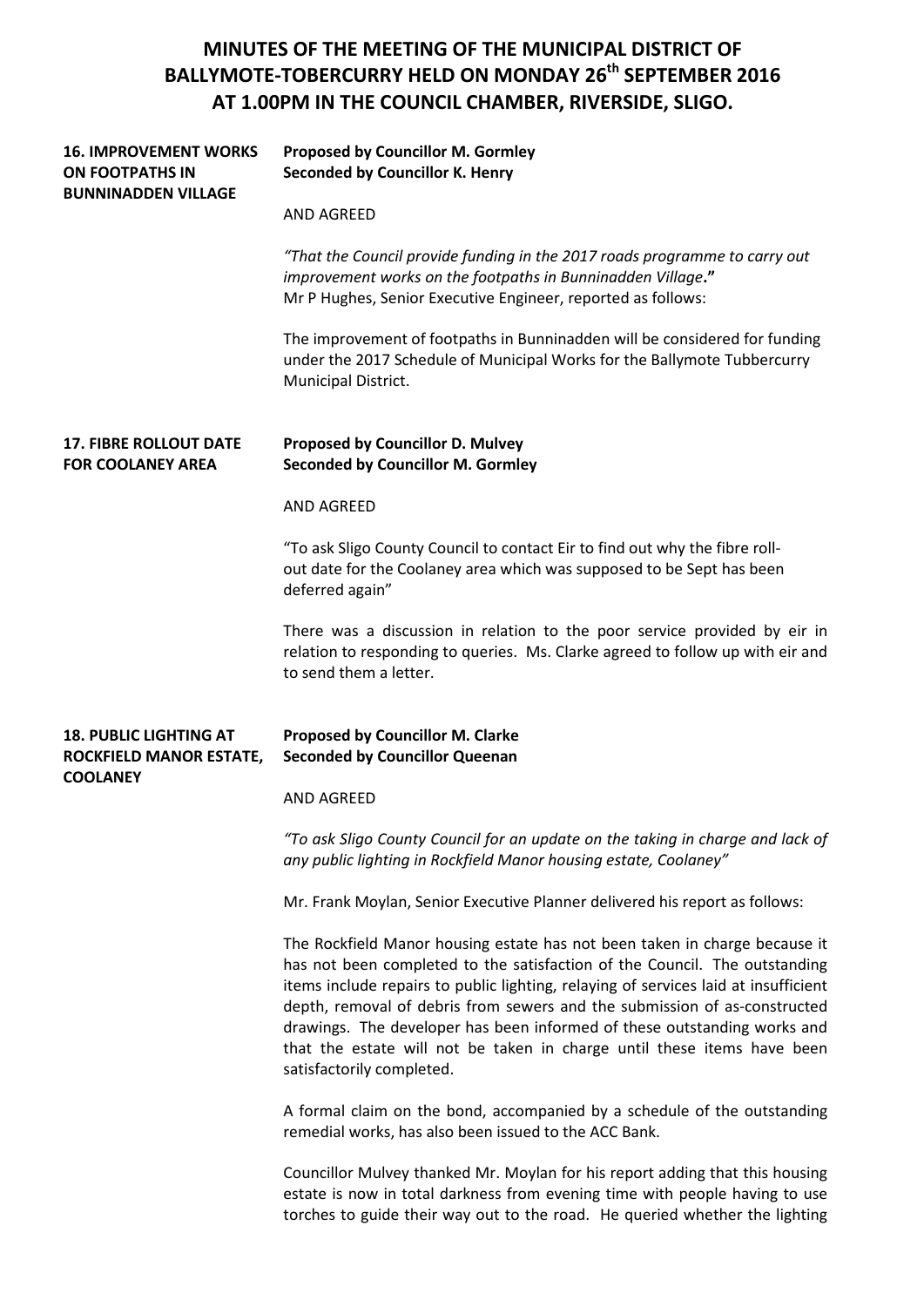could be taken in charge under Health & Safety requirements.

|                                                              | Mr. Kilfeather informed the meeting that the guidelines are fairly strict in this<br>regard, however where it has been obvious that outstanding works are at an<br>advanced stage we have taken lighting in charge, but in this case there are<br>very significant outstanding works outstanding so it is a much more difficult<br>situation. Mr. Kilfeather will speak with Mr. John Owens in Enforcement to<br>see if there is anything that could be done. The developer has been written to<br>on several occasions and we may now have to claim back the bond. |
|--------------------------------------------------------------|---------------------------------------------------------------------------------------------------------------------------------------------------------------------------------------------------------------------------------------------------------------------------------------------------------------------------------------------------------------------------------------------------------------------------------------------------------------------------------------------------------------------------------------------------------------------|
| <b>19. REPAIR OF TIMBER</b><br><b>FENCING AT JUNCTION OF</b> | <b>Proposed by Councillor M. Gormley</b><br>Seconded by Councillor K. Henry                                                                                                                                                                                                                                                                                                                                                                                                                                                                                         |
| <b>R293 AND KILLAVIL ROAD</b>                                | AND AGREED                                                                                                                                                                                                                                                                                                                                                                                                                                                                                                                                                          |
|                                                              | "That the timber fencing at the junction of the R293 and the Killavil road at<br>Scully's be repaired "                                                                                                                                                                                                                                                                                                                                                                                                                                                             |
|                                                              | Mr P Hughes, Senior Executive Engineer informed the Members that this<br>fence will be repaired within the next week.                                                                                                                                                                                                                                                                                                                                                                                                                                               |
|                                                              | Councillor Gormley welcomed this news.                                                                                                                                                                                                                                                                                                                                                                                                                                                                                                                              |
| <b>20. WARNING LIGHTS AT</b><br><b>ACHONRY</b>               | <b>Proposed by Councillor M. Gormley</b><br>Seconded by Councillor K. Henry                                                                                                                                                                                                                                                                                                                                                                                                                                                                                         |
|                                                              | AND AGREED                                                                                                                                                                                                                                                                                                                                                                                                                                                                                                                                                          |
|                                                              | "Resulting from motion I submitted at the April meeting regarding accidents<br>on the N17 at Achonry, I did request that Flashing Lights warning motorists to<br>reduce speed be moved to this location. What is the up-to-date position?"                                                                                                                                                                                                                                                                                                                          |
|                                                              | Mr P Hughes, Senior Executive Engineer, read his report as follows:                                                                                                                                                                                                                                                                                                                                                                                                                                                                                                 |
|                                                              | The TII (formerly NRA) and Sligo County Council have carried out a lot of work<br>over the years to improve road safety along this section of the N17.                                                                                                                                                                                                                                                                                                                                                                                                              |
|                                                              | The TII monitor high collision locations and hazards on national roads and<br>they have not identified this location as being problematic. There is no<br>funding to erect flashing lights at this location at present.                                                                                                                                                                                                                                                                                                                                             |
|                                                              | Perhaps a reduction in the speed limit to 80km/h might be considered during                                                                                                                                                                                                                                                                                                                                                                                                                                                                                         |
|                                                              | the forthcoming review of Speed Limits in Sligo.                                                                                                                                                                                                                                                                                                                                                                                                                                                                                                                    |
|                                                              | Councillor Gormley added that she had requested this because a number of<br>accidents have taken place at this location.                                                                                                                                                                                                                                                                                                                                                                                                                                            |